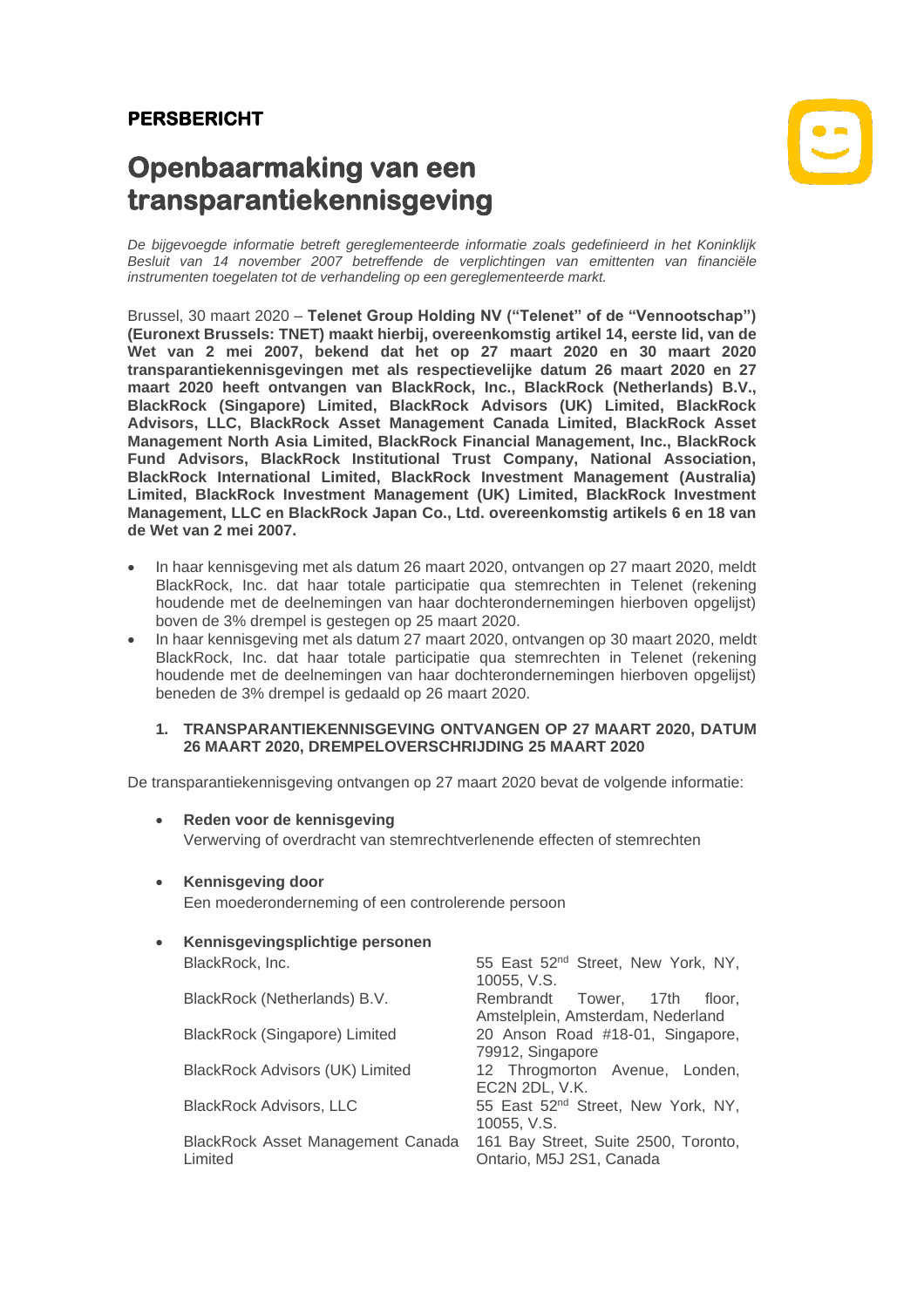| BlackRock Asset Management North<br>Asia Limited          | 15/F, 16/F, 17/F Citibank Tower & 17/F<br>ICBC Tower, 3 Garden Road, Central,<br>Hong Kong |
|-----------------------------------------------------------|--------------------------------------------------------------------------------------------|
| BlackRock Financial Management, Inc.                      | 55 East 52nd Street, New York, NY,<br>10055, V.S.                                          |
| <b>BlackRock Fund Advisors</b>                            | 400 Howard Street, San Francisco,<br>CA, 94105, V.S.                                       |
| BlackRock Institutional Trust Company,                    | 400 Howard Street, San Francisco,                                                          |
| <b>National Association</b>                               | CA, 94105, V.S.                                                                            |
| <b>BlackRock International Limited</b>                    | Exchange Place One, 1 Semple<br>Street, Edinburgh, EH3 8BL, V.K.                           |
| BlackRock Investment<br>Management<br>(Australia) Limited | Level 26, 101 Collins Street,<br>Melbourne, VIC 3000, Australia                            |
| BlackRock Investment<br>Management<br>(UK) Limited        | 12 Throgmorton Avenue, Londen,<br>EC2N 2DL, V.K.                                           |
| BlackRock Investment Management,<br><b>LLC</b>            | 1 University Square Drive, Princeton,<br>NJ, 8540, V.S.                                    |
| BlackRock Japan Co., Ltd.                                 | 1-8-3 Marunouchi Chiyoda-ku, Trust                                                         |
|                                                           | Tower Main, Tokyo, 100-8217, Japan                                                         |

- **Datum van drempeloverschrijding** 25 maart 2020
- **Overschreden drempel** 3%
- **Noemer** 114.656.785

# • **Details van de kennisgeving**

| A) | Stemrechten                                                              | Vorige kennisgeving | Na de transactie             |                        |                              |                        |
|----|--------------------------------------------------------------------------|---------------------|------------------------------|------------------------|------------------------------|------------------------|
|    |                                                                          | # stemrechten       |                              | # stemrechten          |                              | % stemrechten          |
|    | Houders van stemrechten                                                  |                     | Verbonden<br>aan<br>effecten | Los van de<br>effecten | Verbonden<br>aan<br>effecten | Los van de<br>effecten |
|    | BlackRock, Inc.                                                          | $\Omega$            | $\Omega$                     |                        | 0,00%                        |                        |
|    | BlackRock (Netherlands) B.V.                                             | 7.574               | 7.574                        |                        | 0,01%                        |                        |
|    | BlackRock (Singapore) Limited                                            | 713                 | 713                          |                        | 0,00%                        |                        |
|    | <b>BlackRock Advisors (UK)</b><br>Limited                                | 828.100             | 1.000.913                    |                        | 0,87%                        |                        |
|    | <b>BlackRock Advisors, LLC</b>                                           | 25.911              | 19.594                       |                        | 0,02%                        |                        |
|    | <b>BlackRock Asset Management</b><br>Canada Limited                      | 33.348              | 33.348                       |                        | 0.03%                        |                        |
|    | <b>BlackRock Asset Management</b><br>Deutschland AG                      | 91.298              | 0                            |                        | 0,00%                        |                        |
|    | <b>BlackRock Asset Management</b><br>North Asia Limited                  | 1.177               | 109                          |                        | 0.00%                        |                        |
|    | <b>BlackRock Financial</b><br>Management, Inc.                           | 29.856              | 28.058                       |                        | 0.02%                        |                        |
|    | <b>BlackRock Fund Advisors</b>                                           | 661.186             | 663.029                      |                        | 0,58%                        |                        |
|    | <b>BlackRock Institutional Trust</b><br>Company, National<br>Association | 1.024.484           | 991.660                      |                        | 0,86%                        |                        |
|    | <b>BlackRock International</b><br>Limited                                | 945                 | 945                          |                        | 0.00%                        |                        |
|    | <b>BlackRock Investment</b><br>Management (Australia)<br>Limited         | 17.707              | 20.036                       |                        | 0.02%                        |                        |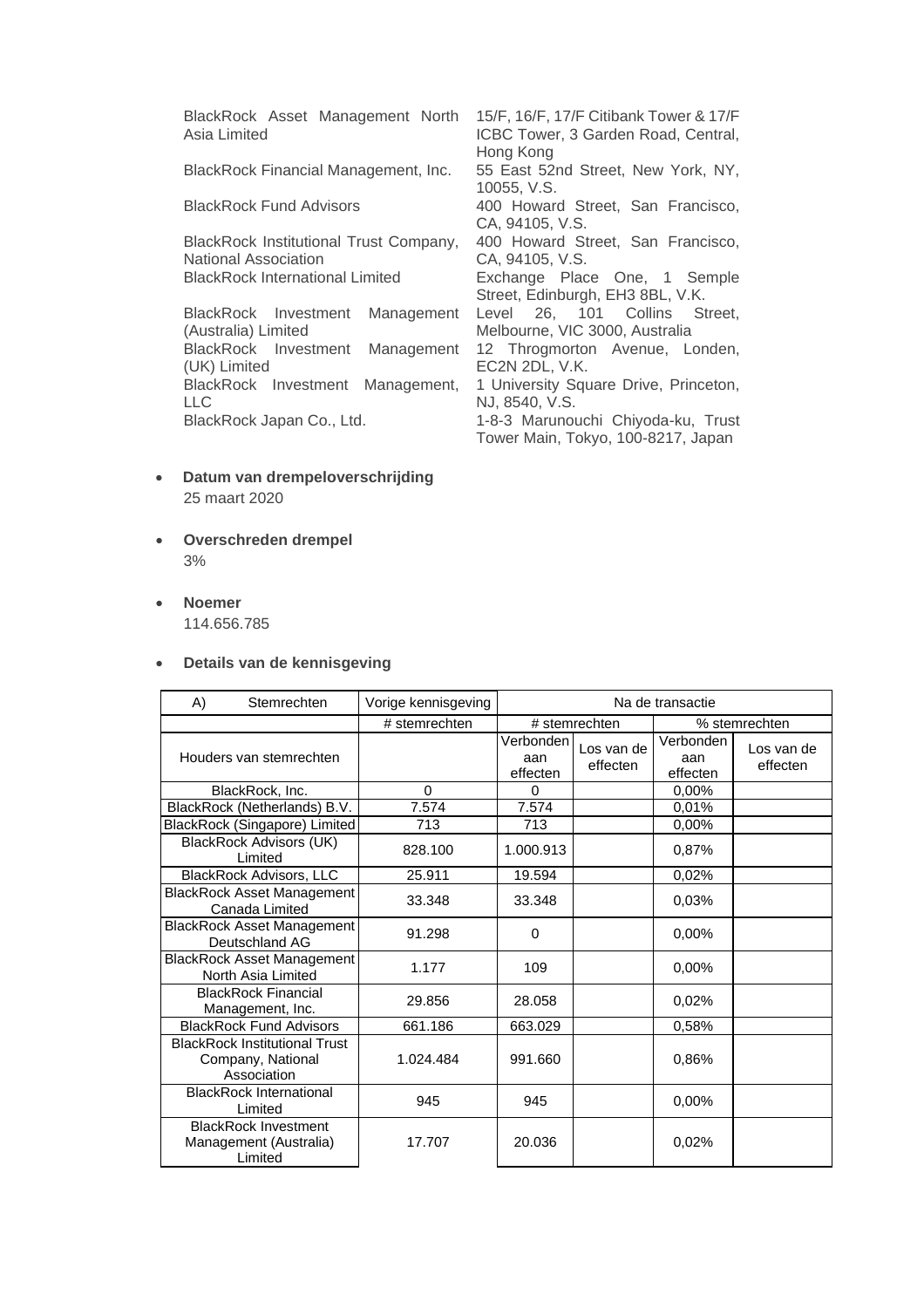| <b>BlackRock Investment</b><br>Management (UK) Limited | 190.403       | 244.147   |   | 0.21% |          |
|--------------------------------------------------------|---------------|-----------|---|-------|----------|
| <b>BlackRock Investment</b><br>Management, LLC         | 152,200       | 108.463   |   | 0.09% |          |
| BlackRock Japan Co., Ltd.                              | 47.576        | 138.528   |   | 0.12% |          |
| Subtotaal                                              | 3.112.478     | 3.257.117 |   | 2.84% |          |
|                                                        | <b>TOTAAL</b> | 3.257.117 | 0 | 2.84% | $0.00\%$ |

| B)<br>Gelijkgestelde<br>financiële instrumenten                          |                                      | Na de transactie |                                  |                                                                                                |                     |              |
|--------------------------------------------------------------------------|--------------------------------------|------------------|----------------------------------|------------------------------------------------------------------------------------------------|---------------------|--------------|
| Houders van gelijkgestelde<br>financiële instrumenten                    | Type<br>financieel<br>instrument     | Verval-<br>datum | Uitoefeningstermijn<br>of -datum | # stemrechten<br>die kunnen<br>verworven<br>worden bij de<br>uitoefening van<br>het instrument | $\%$<br>stemrechten | Afwikkeling  |
| BlackRock Advisors (UK)<br>Limited                                       | Effecten<br>Lening                   |                  |                                  | 25,000                                                                                         | 0.02%               | Fysiek       |
| <b>BlackRock Institutional Trust</b><br>Company, National<br>Association | Contract<br>for<br><b>Difference</b> |                  |                                  | 30.416                                                                                         | 0.03%               | in contanten |
| <b>BlackRock Investment</b><br>Management (UK) Limited                   | Contract<br>for<br><b>Difference</b> |                  |                                  | 1.709                                                                                          | $0.00\%$            | in contanten |
| <b>BlackRock Investment</b><br>Management, LLC                           | Contract<br>for<br><b>Difference</b> |                  |                                  | 155.504                                                                                        | 0,14%               | in contanten |
| <b>TOTAAL</b>                                                            |                                      |                  |                                  | 212.629                                                                                        | 0.19%               |              |

|              | 3.469.746     | 3,03%            |
|--------------|---------------|------------------|
| TOTAAL (A&B) | # stemrechten | %<br>stemrechten |

## • **Volledige keten van gecontroleerde ondernemingen via dewelke de deelneming daadwerkelijk wordt gehouden**

BlackRock, Inc. BlackRock Holdco 2, Inc. BlackRock Financial Management, Inc. BlackRock International Holdings, Inc. BR Jersey International Holdings L.P. BlackRock (Singapore) Holdco Pte. Ltd. BlackRock HK Holdco Limited BlackRock Lux Finco S.a.r.l. BlackRock Japan Holdings GK BlackRock Japan Co., Ltd.

BlackRock, Inc. Trident Merger, LLC BlackRock Investment Management, LLC

BlackRock, Inc. BlackRock Holdco 2, Inc. BlackRock Financial Management, Inc. BlackRock International Holdings, Inc. BR Jersey International Holdings L.P.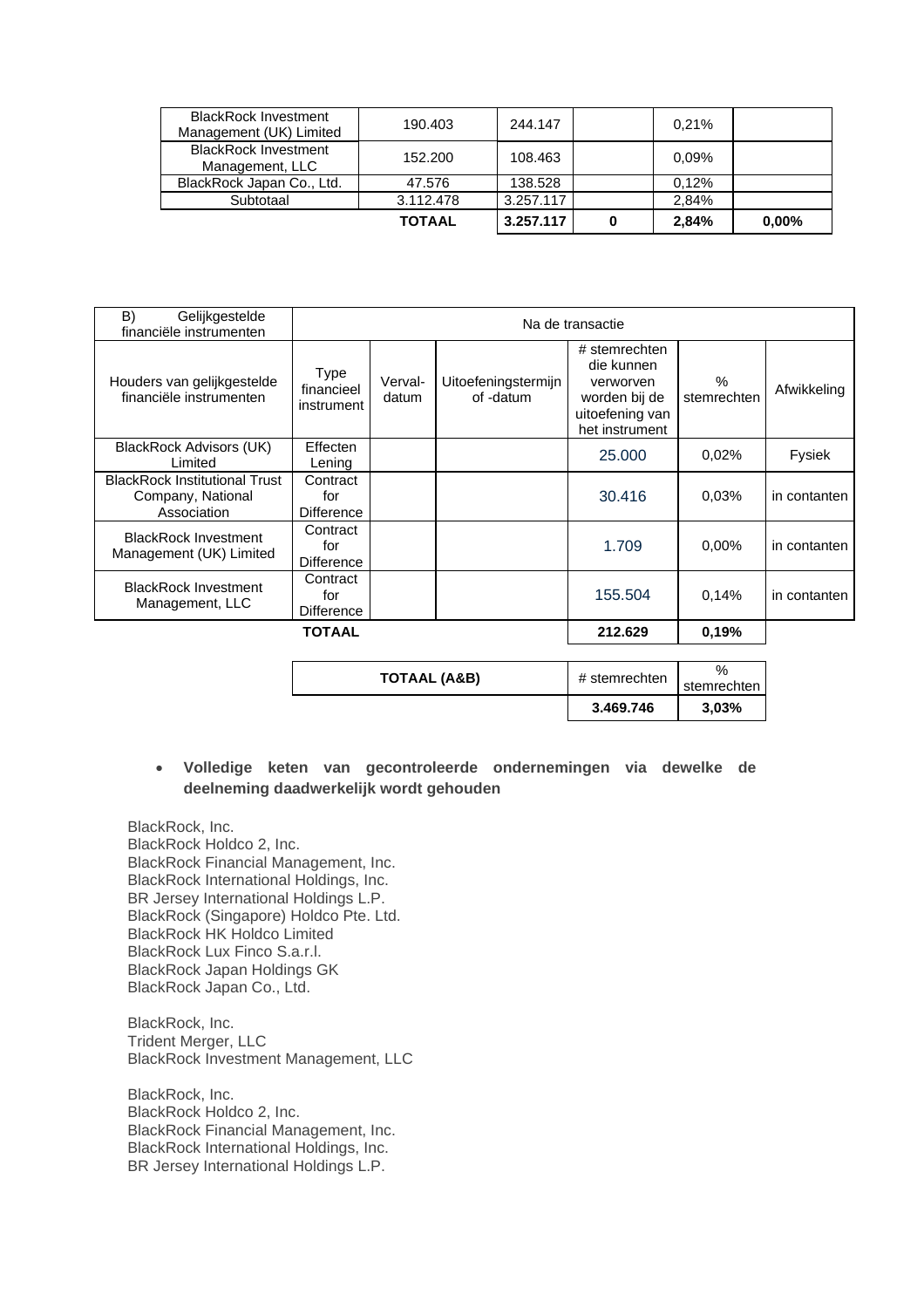BlackRock Holdco 3, LLC BlackRock Cayman 1 LP BlackRock Cayman West Bay Finco Limited BlackRock Cayman West Bay IV Limited BlackRock Group Limited BlackRock Finance Europe Limited BlackRock Investment Management (UK) Limited BlackRock, Inc.

BlackRock Holdco 2, Inc. BlackRock Financial Management, Inc. BlackRock International Holdings, Inc. BR Jersey International Holdings L.P. BlackRock Australia Holdco Pty. Ltd. BlackRock Investment Management (Australia) Limited

BlackRock, Inc. BlackRock Holdco 2, Inc. BlackRock Financial Management, Inc. BlackRock International Holdings, Inc. BR Jersey International Holdings L.P. BlackRock Holdco 3, LLC BlackRock Cayman 1 LP BlackRock Cayman West Bay Finco Limited BlackRock Cayman West Bay IV Limited BlackRock Group Limited BlackRock International Limited

BlackRock, Inc. BlackRock Holdco 2, Inc. BlackRock Financial Management, Inc. BlackRock Holdco 4, LLC BlackRock Holdco 6, LLC BlackRock Delaware Holdings Inc. BlackRock Institutional Trust Company, National Association

BlackRock, Inc. BlackRock Holdco 2, Inc. BlackRock Financial Management, Inc. BlackRock Holdco 4, LLC BlackRock Holdco 6, LLC BlackRock Delaware Holdings Inc. BlackRock Fund Advisors

BlackRock, Inc. BlackRock Holdco 2, Inc. BlackRock Financial Management, Inc.

BlackRock, Inc. BlackRock Holdco 2, Inc. BlackRock Financial Management, Inc. BlackRock International Holdings, Inc. BR Jersey International Holdings L.P. BlackRock (Singapore) Holdco Pte. Ltd. BlackRock HK Holdco Limited BlackRock Asset Management North Asia Limited

BlackRock, Inc. BlackRock Holdco 2, Inc. BlackRock Financial Management, Inc.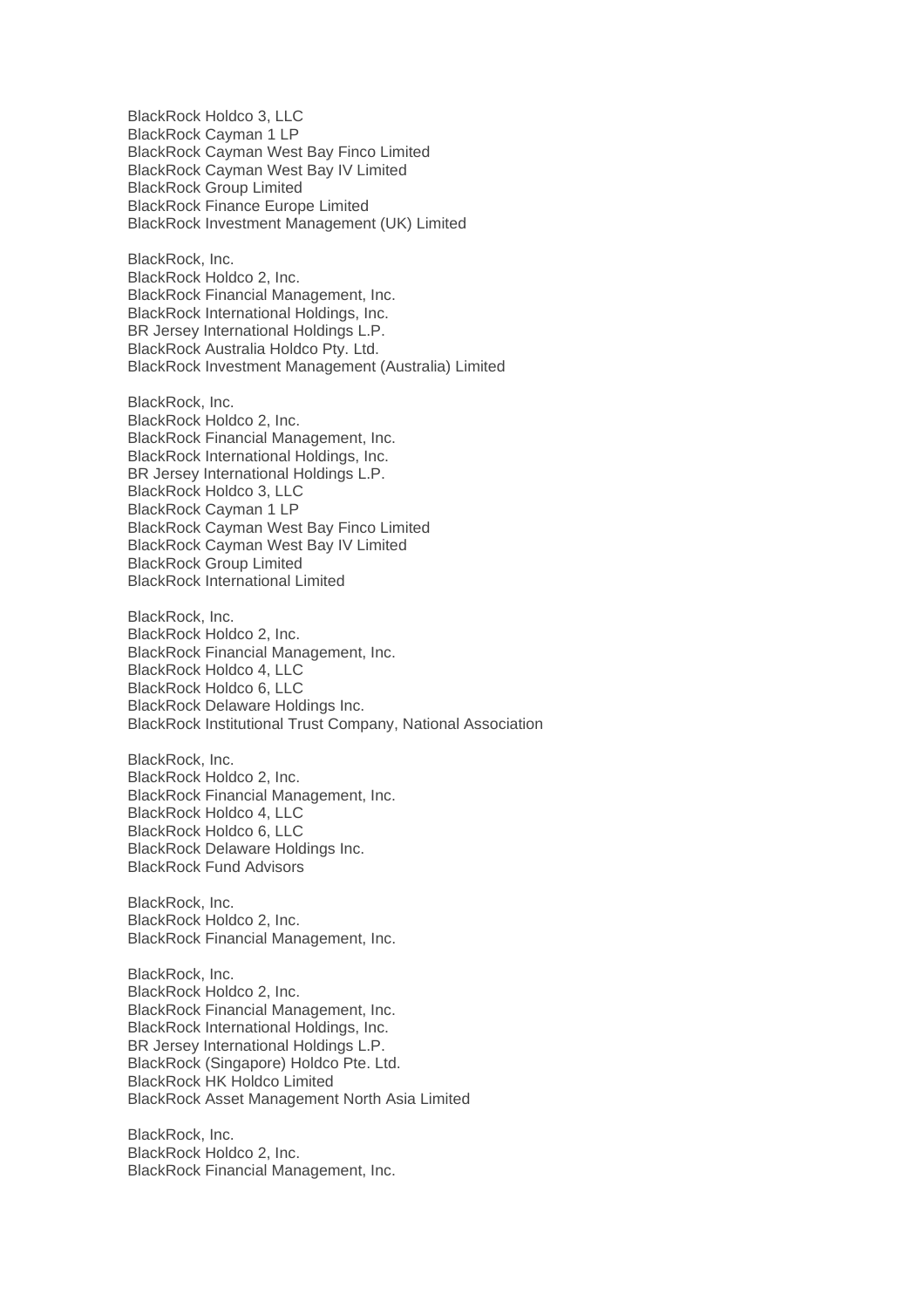BlackRock International Holdings, Inc. BR Jersey International Holdings L.P. BlackRock Holdco 3, LLC BlackRock Canada Holdings LP BlackRock Canada Holdings ULC BlackRock Asset Management Canada Limited

BlackRock, Inc. BlackRock Holdco 2, Inc. BlackRock Financial Management, Inc. BlackRock Capital Holdings, Inc. BlackRock Advisors, LLC

BlackRock, Inc. BlackRock Holdco 2, Inc. BlackRock Financial Management, Inc. BlackRock International Holdings, Inc. BR Jersey International Holdings L.P. BlackRock Holdco 3, LLC BlackRock Cayman 1 LP BlackRock Cayman West Bay Finco Limited BlackRock Cayman West Bay IV Limited BlackRock Group Limited BlackRock Finance Europe Limited BlackRock Advisors (UK) Limited

BlackRock, Inc. BlackRock Holdco 2, Inc. BlackRock Financial Management, Inc. BlackRock International Holdings, Inc. BR Jersey International Holdings L.P. BlackRock (Singapore) Holdco Pte. Ltd. BlackRock (Singapore) Limited

BlackRock, Inc. BlackRock Holdco 2, Inc. BlackRock Financial Management, Inc. BlackRock International Holdings, Inc. BR Jersey International Holdings L.P. BlackRock Holdco 3, LLC BlackRock Cayman 1 LP BlackRock Cayman West Bay Finco Limited BlackRock Cayman West Bay IV Limited BlackRock Group Limited BlackRock Finance Europe Limited BlackRock (Netherlands) B.V.

## • **Bijkomende informatie**

De kennisgevingsplicht werd veroorzaakt doordat de totale participatie qua stemrechten in Telenet gehouden door BlackRock, Inc. boven de 3% steeg.

#### **2. TRANSPARANTIEKENNISGEVING ONTVANGEN OP 30 MAART 2020, DATUM 27 MAART 2020, DREMPELONDERSCHRIJDING 26 MAART 2020**

De transparantiekennisgeving ontvangen op 30 maart 2020 bevat de volgende informatie:

### • **Reden voor de kennisgeving** Verwerving of overdracht van stemrechtverlenende effecten of stemrechten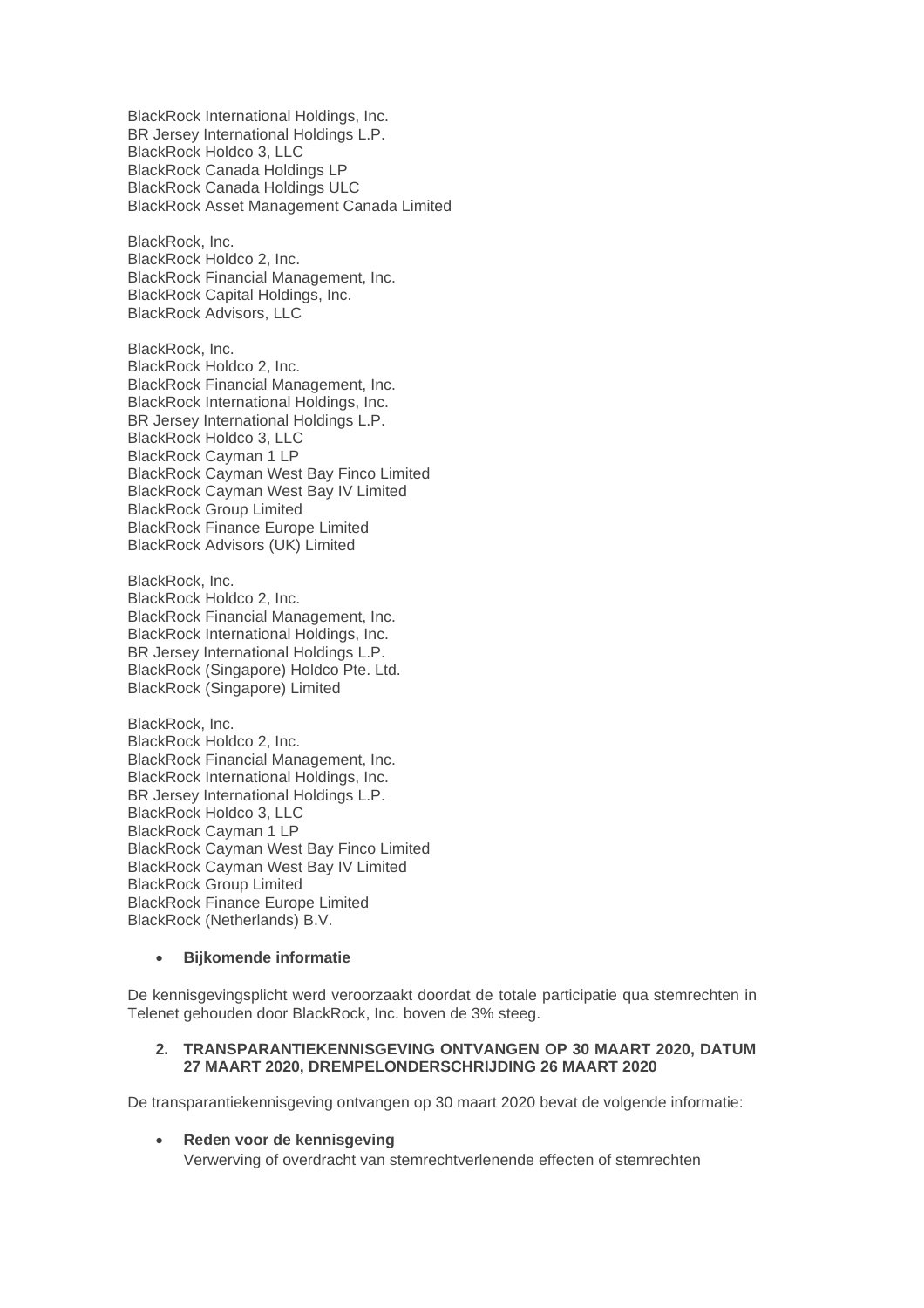Verwerving of overdracht van gelijkgestelde financiële instrumenten Onderschrijding van de laagste drempel

• **Kennisgeving door**

Een moederonderneming of een controlerende persoon

• **Kennisgevingsplichtige personen**

BlackRock Asset Management Canada Limited

BlackRock Asset Management North Asia Limited

BlackRock Institutional Trust Company, National Association BlackRock International Limited Exchange Place One, 1 Semple

BlackRock Investment Management (Australia) Limited BlackRock Investment Management (UK) Limited BlackRock Investment Management, LLC<br>BlackRock Japan Co., Ltd.

- **Datum van drempeloverschrijding** 26 maart 2020
- **Overschreden drempel** 3%
- **Noemer** 114.656.785
- **Details van de kennisgeving**

A) Stemrechten | Vorige kennisgeving | Na de transactie # stemrechten | # stemrechten | % stemrechten Houders van stemrechten Verbonden aan effecten Los van de effecten Verbonden aan effecten Los van de effecten BlackRock, Inc. 0 0 0 0 0,00% BlackRock (Netherlands) B.V. 7.574 7.574 0,01%

BlackRock, Inc. The State of the State 52<sup>nd</sup> Street, New York, NY, 10055, V.S. BlackRock (Netherlands) B.V. Rembrandt Tower, 17th floor, Amstelplein, Amsterdam, Nederland BlackRock (Singapore) Limited 20 Anson Road #18-01, Singapore, 79912, Singapore BlackRock Advisors (UK) Limited 12 Throgmorton Avenue, Londen, EC2N 2DL, V.K. BlackRock Advisors, LLC 55 East 52<sup>nd</sup> Street, New York, NY, 10055, V.S. 161 Bay Street, Suite 2500, Toronto, Ontario, M5J 2S1, Canada 15/F, 16/F, 17/F Citibank Tower & 17/F ICBC Tower, 3 Garden Road, Central, Hong Kong BlackRock Financial Management, Inc. 55 East 52nd Street, New York, NY, 10055, V.S. BlackRock Fund Advisors 400 Howard Street, San Francisco, CA, 94105, V.S. 400 Howard Street, San Francisco, CA, 94105, V.S. Street, Edinburgh, EH3 8BL, V.K. Level 26, 101 Collins Street, Melbourne, VIC 3000, Australia 12 Throgmorton Avenue, Londen, EC2N 2DL, V.K. 1 University Square Drive, Princeton, NJ, 8540, V.S. 1-8-3 Marunouchi Chiyoda-ku, Trust Tower Main, Tokyo, 100-8217, Japan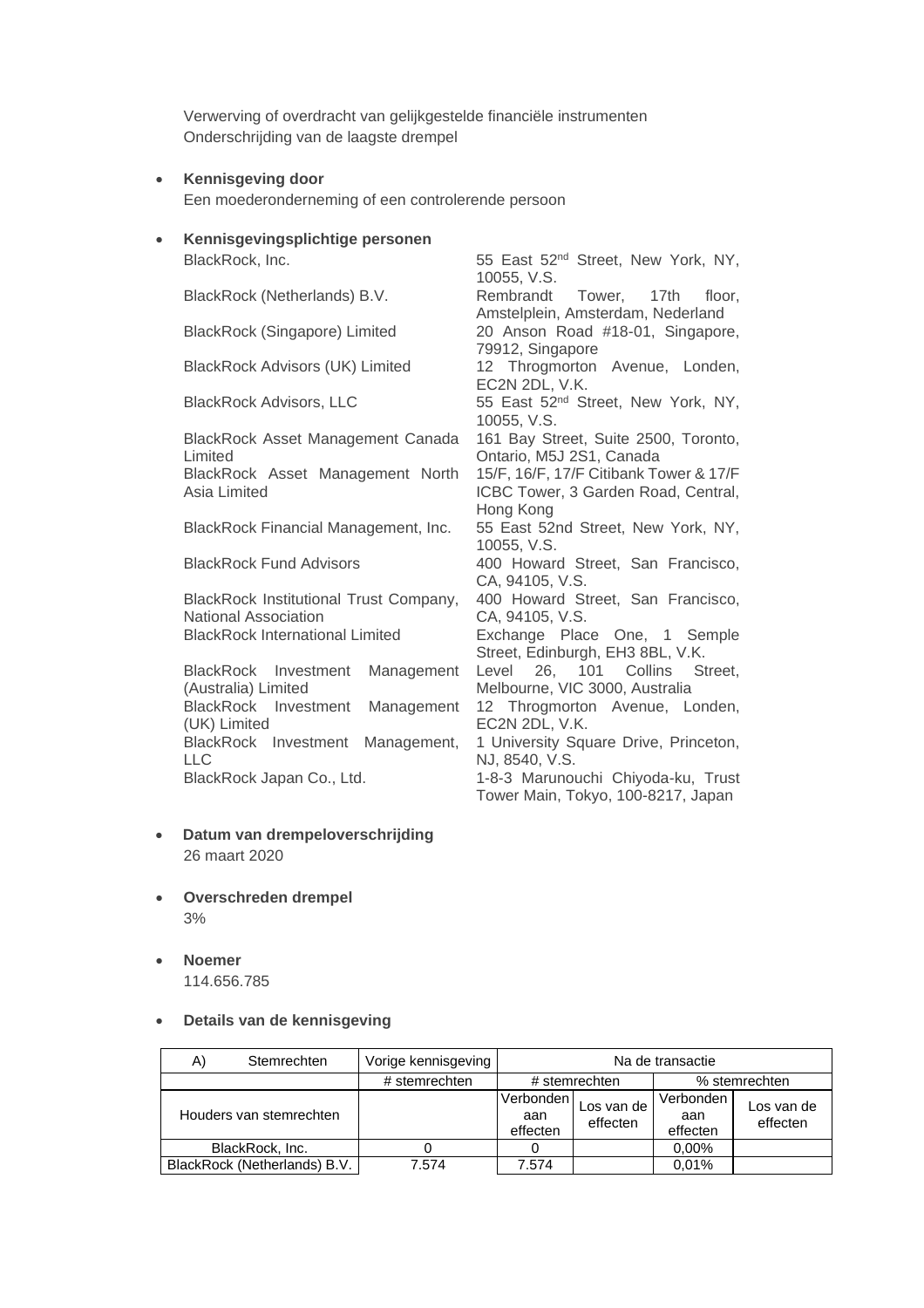| BlackRock (Singapore) Limited                                            | 713           | 713       |   | 0,00% |       |
|--------------------------------------------------------------------------|---------------|-----------|---|-------|-------|
| <b>BlackRock Advisors (UK)</b><br>Limited                                | 1.000.913     | 849.333   |   | 0,74% |       |
| <b>BlackRock Advisors, LLC</b>                                           | 19.594        | 19.594    |   | 0,02% |       |
| <b>BlackRock Asset Management</b><br>Canada Limited                      | 33.348        | 33.348    |   | 0,03% |       |
| <b>BlackRock Asset Management</b><br>North Asia Limited                  | 109           | 109       |   | 0.00% |       |
| <b>BlackRock Financial</b><br>Management, Inc.                           | 28.058        | 28.058    |   | 0,02% |       |
| <b>BlackRock Fund Advisors</b>                                           | 663.029       | 660.443   |   | 0,58% |       |
| <b>BlackRock Institutional Trust</b><br>Company, National<br>Association | 991.660       | 991.660   |   | 0.86% |       |
| <b>BlackRock International</b><br>Limited                                | 945           | 945       |   | 0.00% |       |
| <b>BlackRock Investment</b><br>Management (Australia)<br>Limited         | 20.036        | 20.036    |   | 0,02% |       |
| <b>BlackRock Investment</b><br>Management (UK) Limited                   | 244.147       | 259.606   |   | 0,23% |       |
| <b>BlackRock Investment</b><br>Management, LLC                           | 108.463       | 105.384   |   | 0.09% |       |
| BlackRock Japan Co., Ltd.                                                | 138.528       | 83.573    |   | 0,07% |       |
| Subtotaal                                                                | 3.257.117     | 3.060.376 |   | 2,67% |       |
|                                                                          | <b>TOTAAL</b> | 3.060.376 | 0 | 2,67% | 0,00% |

| B)<br>Gelijkgestelde<br>financiële instrumenten                          | Na de transactie                        |                  |                                  |                                                                                                |                              |              |
|--------------------------------------------------------------------------|-----------------------------------------|------------------|----------------------------------|------------------------------------------------------------------------------------------------|------------------------------|--------------|
| Houders van gelijkgestelde<br>financiële instrumenten                    | <b>Type</b><br>financieel<br>instrument | Verval-<br>datum | Uitoefeningstermijn<br>of -datum | # stemrechten<br>die kunnen<br>verworven<br>worden bij de<br>uitoefening van<br>het instrument | $\frac{0}{0}$<br>stemrechten | Afwikkeling  |
| BlackRock Advisors (UK)<br>Limited                                       | Effecten<br>Lening                      |                  |                                  | 25,000                                                                                         | 0,02%                        | Fysiek       |
| <b>BlackRock Institutional Trust</b><br>Company, National<br>Association | Contract<br>for<br><b>Difference</b>    |                  |                                  | 29.899                                                                                         | 0.03%                        | in contanten |
| <b>BlackRock Investment</b><br>Management (UK) Limited                   | Contract<br>for<br><b>Difference</b>    |                  |                                  | 1.709                                                                                          | 0.00%                        | in contanten |
| <b>BlackRock Investment</b><br>Management, LLC                           | Contract<br>for<br><b>Difference</b>    |                  |                                  | 155.504                                                                                        | 0.14%                        | in contanten |
| TOTAAL                                                                   |                                         |                  |                                  | 212.112                                                                                        | 0.18%                        |              |

|              | 3.272.488     | 2,85%       |
|--------------|---------------|-------------|
|              |               | stemrechten |
| TOTAAL (A&B) | # stemrechten | $\%$        |

• **Volledige keten van gecontroleerde ondernemingen via dewelke de deelneming daadwerkelijk wordt gehouden**

BlackRock, Inc. BlackRock Holdco 2, Inc.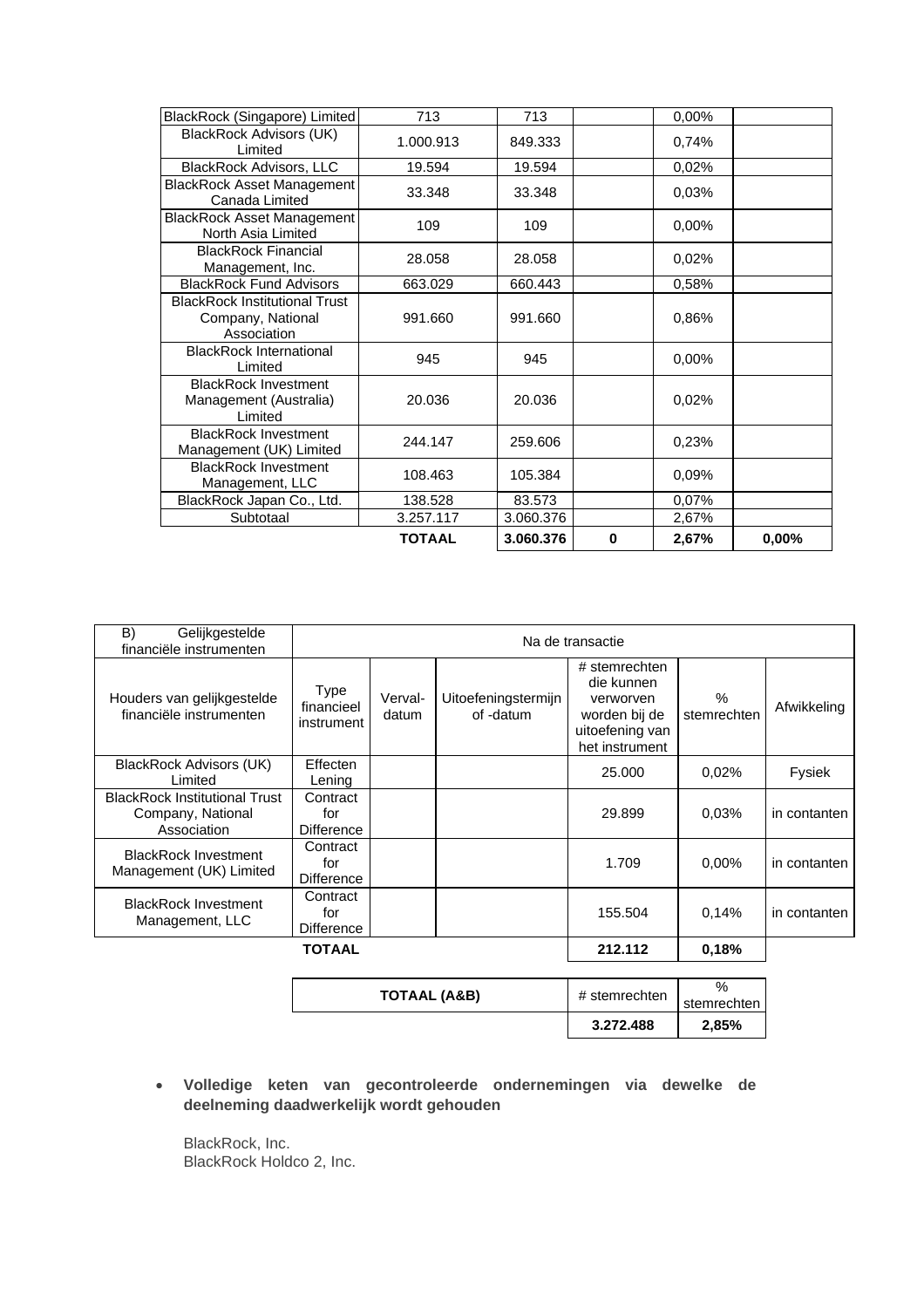BlackRock Financial Management, Inc. BlackRock International Holdings, Inc. BR Jersey International Holdings L.P. BlackRock (Singapore) Holdco Pte. Ltd. BlackRock HK Holdco Limited BlackRock Lux Finco S.a.r.l. BlackRock Japan Holdings GK BlackRock Japan Co., Ltd.

BlackRock, Inc. Trident Merger, LLC BlackRock Investment Management, LLC

BlackRock, Inc. BlackRock Holdco 2, Inc. BlackRock Financial Management, Inc. BlackRock International Holdings, Inc. BR Jersey International Holdings L.P. BlackRock Holdco 3, LLC BlackRock Cayman 1 LP BlackRock Cayman West Bay Finco Limited BlackRock Cayman West Bay IV Limited BlackRock Group Limited BlackRock Finance Europe Limited BlackRock Investment Management (UK) Limited

BlackRock, Inc. BlackRock Holdco 2, Inc. BlackRock Financial Management, Inc. BlackRock International Holdings, Inc. BR Jersey International Holdings L.P. BlackRock Australia Holdco Pty. Ltd. BlackRock Investment Management (Australia) Limited

BlackRock, Inc. BlackRock Holdco 2, Inc. BlackRock Financial Management, Inc. BlackRock International Holdings, Inc. BR Jersey International Holdings L.P. BlackRock Holdco 3, LLC BlackRock Cayman 1 LP BlackRock Cayman West Bay Finco Limited BlackRock Cayman West Bay IV Limited BlackRock Group Limited BlackRock International Limited

BlackRock, Inc. BlackRock Holdco 2, Inc. BlackRock Financial Management, Inc. BlackRock Holdco 4, LLC BlackRock Holdco 6, LLC BlackRock Delaware Holdings Inc. BlackRock Institutional Trust Company, National Association

BlackRock, Inc. BlackRock Holdco 2, Inc. BlackRock Financial Management, Inc. BlackRock Holdco 4, LLC BlackRock Holdco 6, LLC BlackRock Delaware Holdings Inc.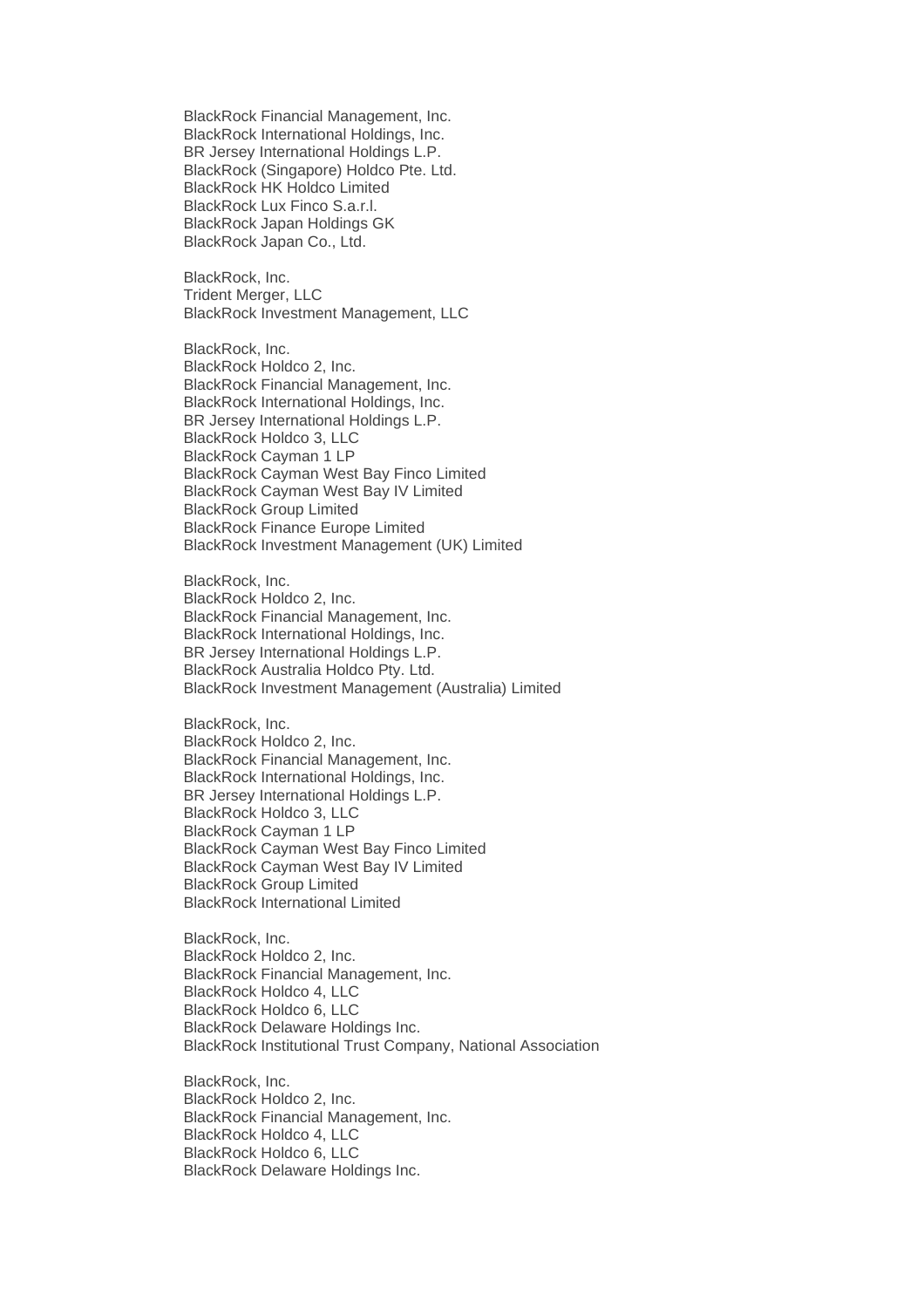BlackRock Fund Advisors

BlackRock, Inc. BlackRock Holdco 2, Inc. BlackRock Financial Management, Inc.

BlackRock, Inc. BlackRock Holdco 2, Inc. BlackRock Financial Management, Inc. BlackRock International Holdings, Inc. BR Jersey International Holdings L.P. BlackRock (Singapore) Holdco Pte. Ltd. BlackRock HK Holdco Limited BlackRock Asset Management North Asia Limited

BlackRock, Inc. BlackRock Holdco 2, Inc. BlackRock Financial Management, Inc. BlackRock International Holdings, Inc. BR Jersey International Holdings L.P. BlackRock Holdco 3, LLC BlackRock Canada Holdings LP BlackRock Canada Holdings ULC BlackRock Asset Management Canada Limited

BlackRock, Inc. BlackRock Holdco 2, Inc. BlackRock Financial Management, Inc. BlackRock Capital Holdings, Inc. BlackRock Advisors, LLC

BlackRock, Inc. BlackRock Holdco 2, Inc. BlackRock Financial Management, Inc. BlackRock International Holdings, Inc. BR Jersey International Holdings L.P. BlackRock Holdco 3, LLC BlackRock Cayman 1 LP BlackRock Cayman West Bay Finco Limited BlackRock Cayman West Bay IV Limited BlackRock Group Limited BlackRock Finance Europe Limited BlackRock Advisors (UK) Limited

BlackRock, Inc. BlackRock Holdco 2, Inc. BlackRock Financial Management, Inc. BlackRock International Holdings, Inc. BR Jersey International Holdings L.P. BlackRock (Singapore) Holdco Pte. Ltd. BlackRock (Singapore) Limited

BlackRock, Inc. BlackRock Holdco 2, Inc. BlackRock Financial Management, Inc. BlackRock International Holdings, Inc. BR Jersey International Holdings L.P. BlackRock Holdco 3, LLC BlackRock Cayman 1 LP BlackRock Cayman West Bay Finco Limited